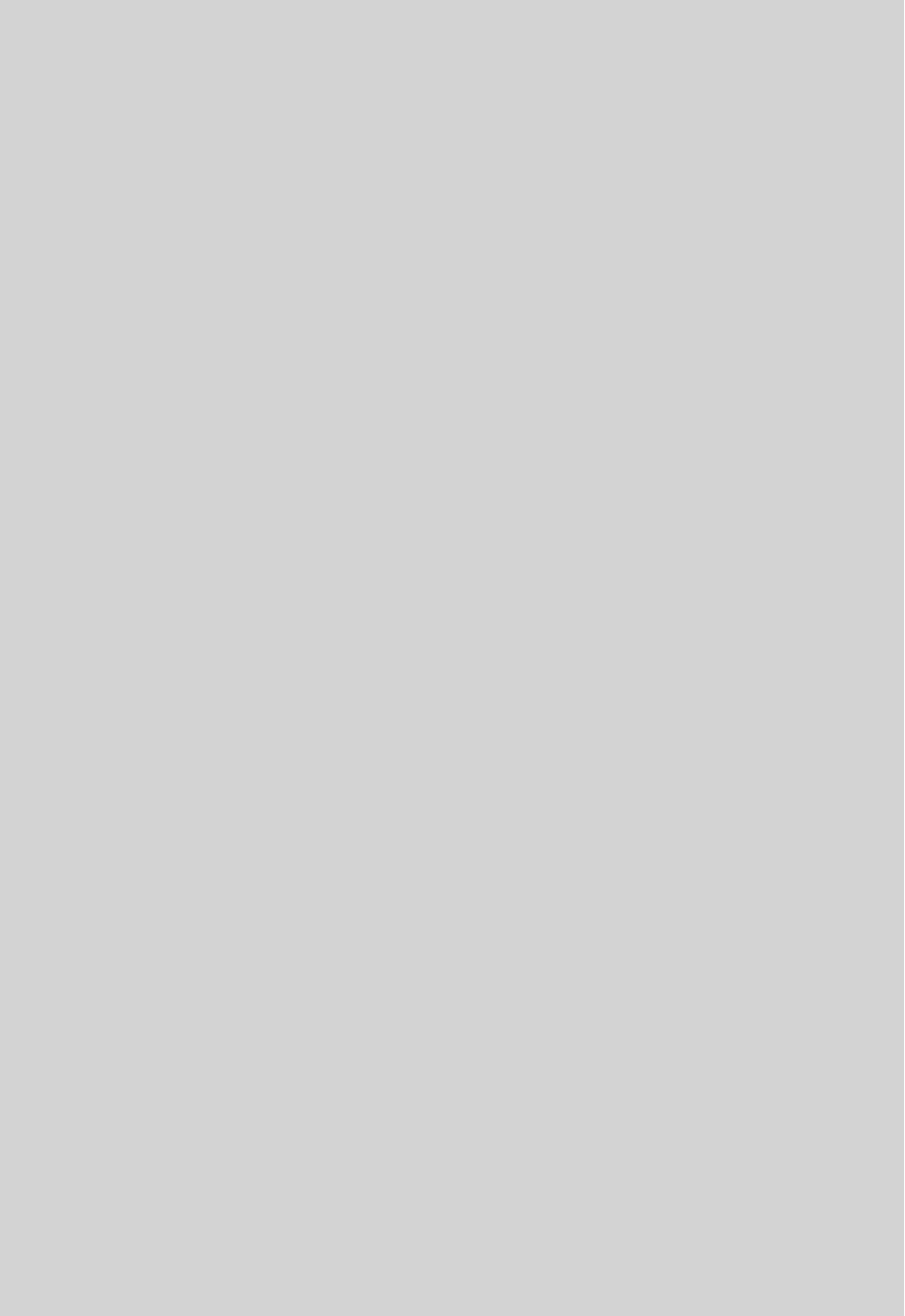## A Periodic Table Conor Backman and Taylor Baldwin

Silber Gallery is pleased to present A Periodic Table, an exhibition that pairs the work of Conor Backman and Taylor Baldwin. A painter and a sculptor, respectively, Backman and Baldwin both use their work to explore questions of value, tropes, and traditional methods within their medium and, ultimately, the academic role of the artist. At once representational and conceptual, neither artist's work is exactly as it seems. The whole is both a singular form and a display of its components that, in turn, supply a deeper narrative.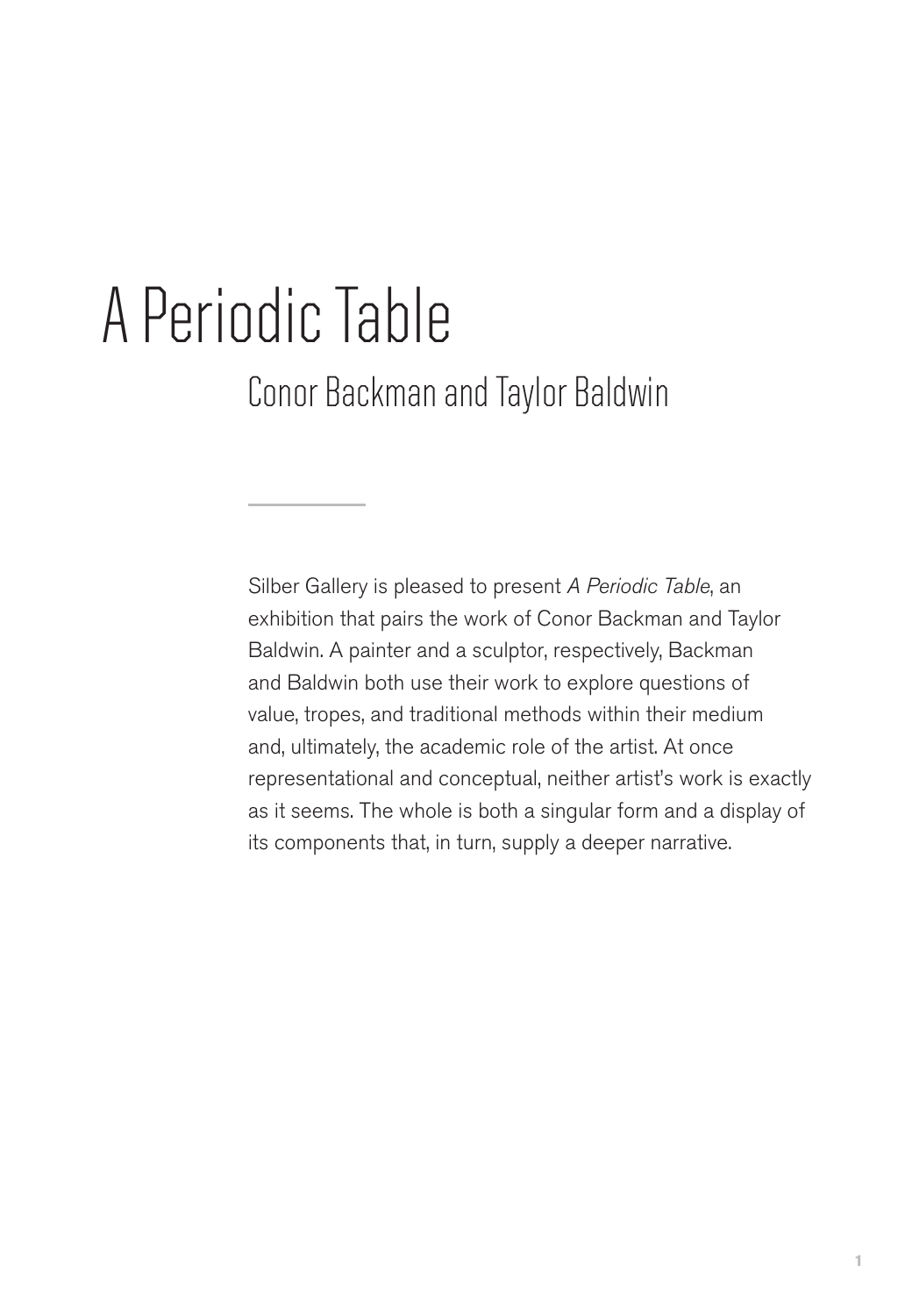## Conor Backman

Conor Backman presents a series of painted works, some within the traditional rectangle and others that cross into the language of sculpture. Trompe l'oeil imagery is often combined with sculptural interventions that examine the painting as a window or point to the different structures of value at play in each piece. Quick, uncanny gestures, such as the masquerading of an orange peel as faux continent, are meticulously made permanent through casting the object and painting it to look like the organic original. Here the role of the artist as humorist meets the role of the artist as drafter, a vital craftsperson in the history of understanding our world. This illusion of spontaneity and comedic pairing balances equally within this work with the skills required to create the accurate facsimile. Each of his works sets up a similar set of questions about art's role in our past and place in our present.

> *The Thought of the Thoughtless* 2017 oil on steel 12" x 16" x 2"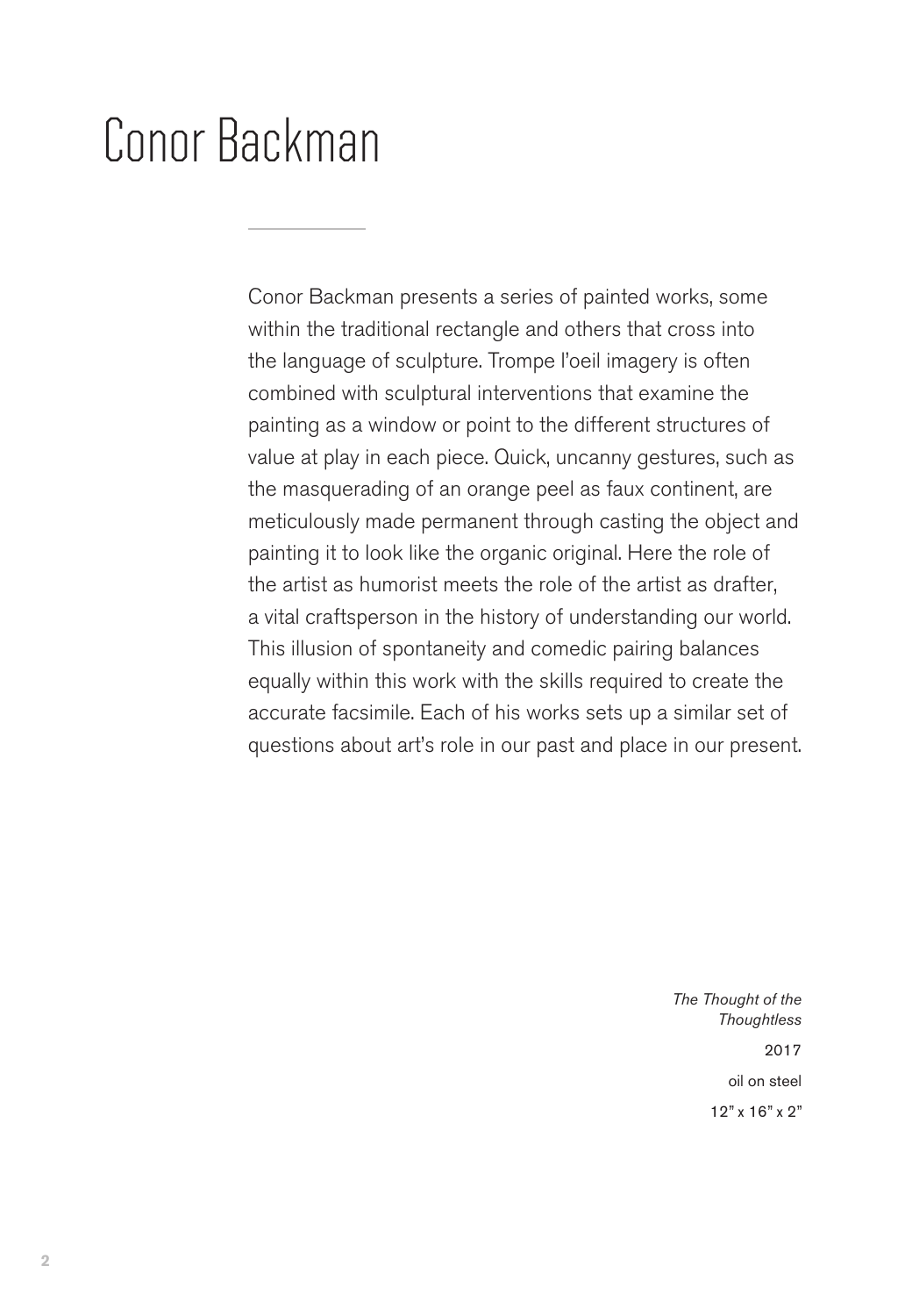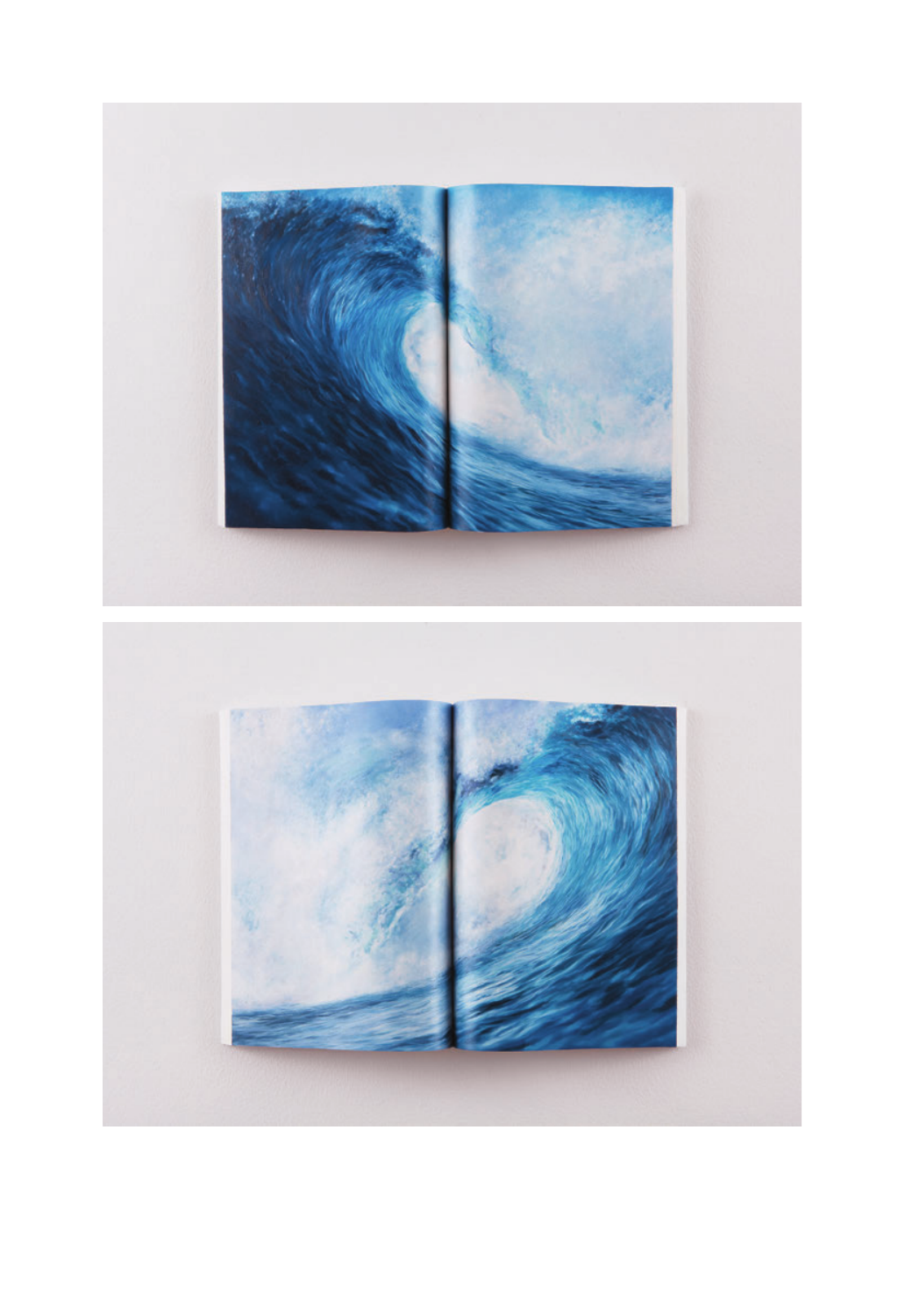

*The Sun Never Sets*

2015

ink on paper, cast aquaresin, acrylic paint

28" x 22" x 2"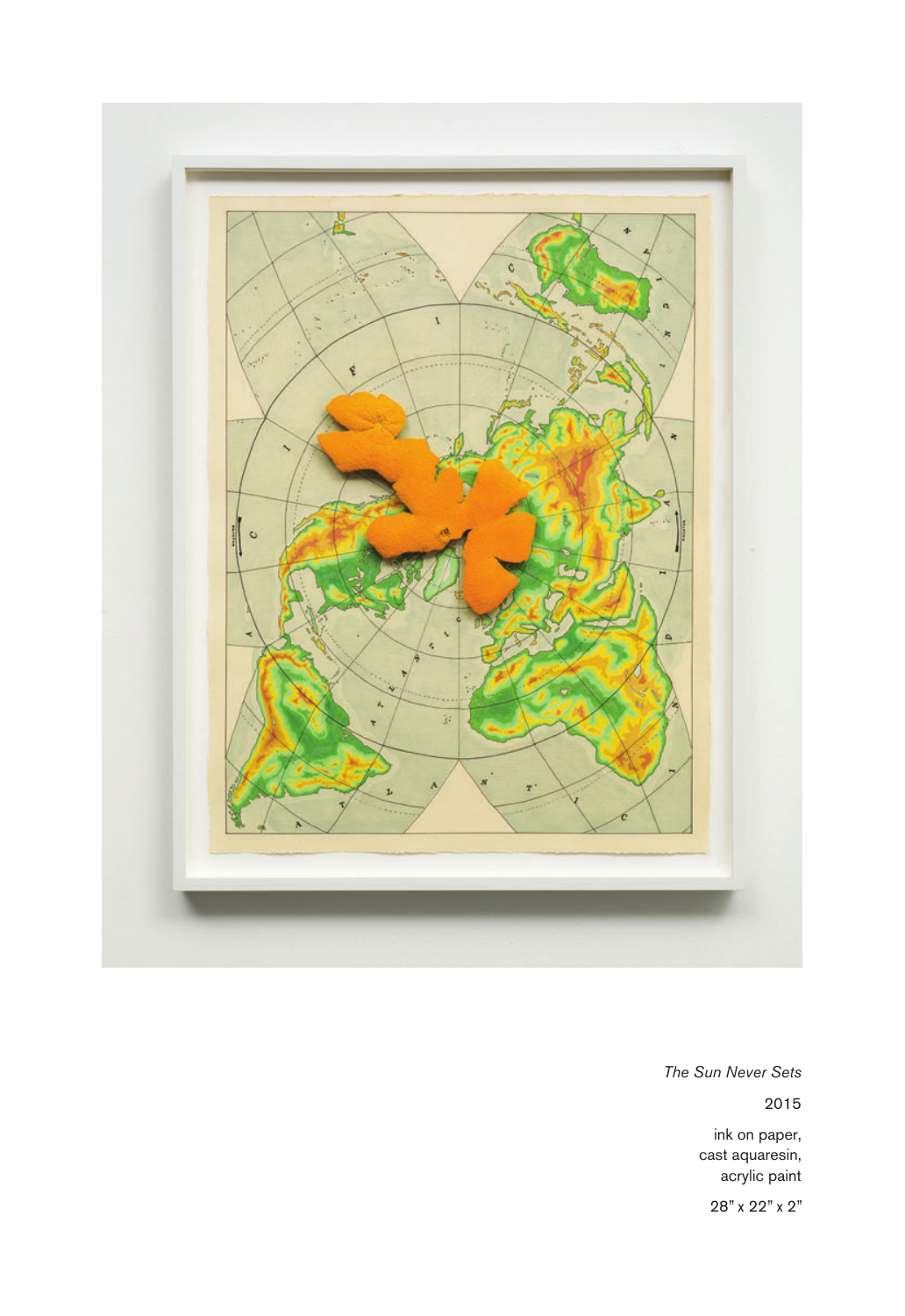

*Painting Palettes* 2016 oil on canvas 8 parts, each 12" x 16"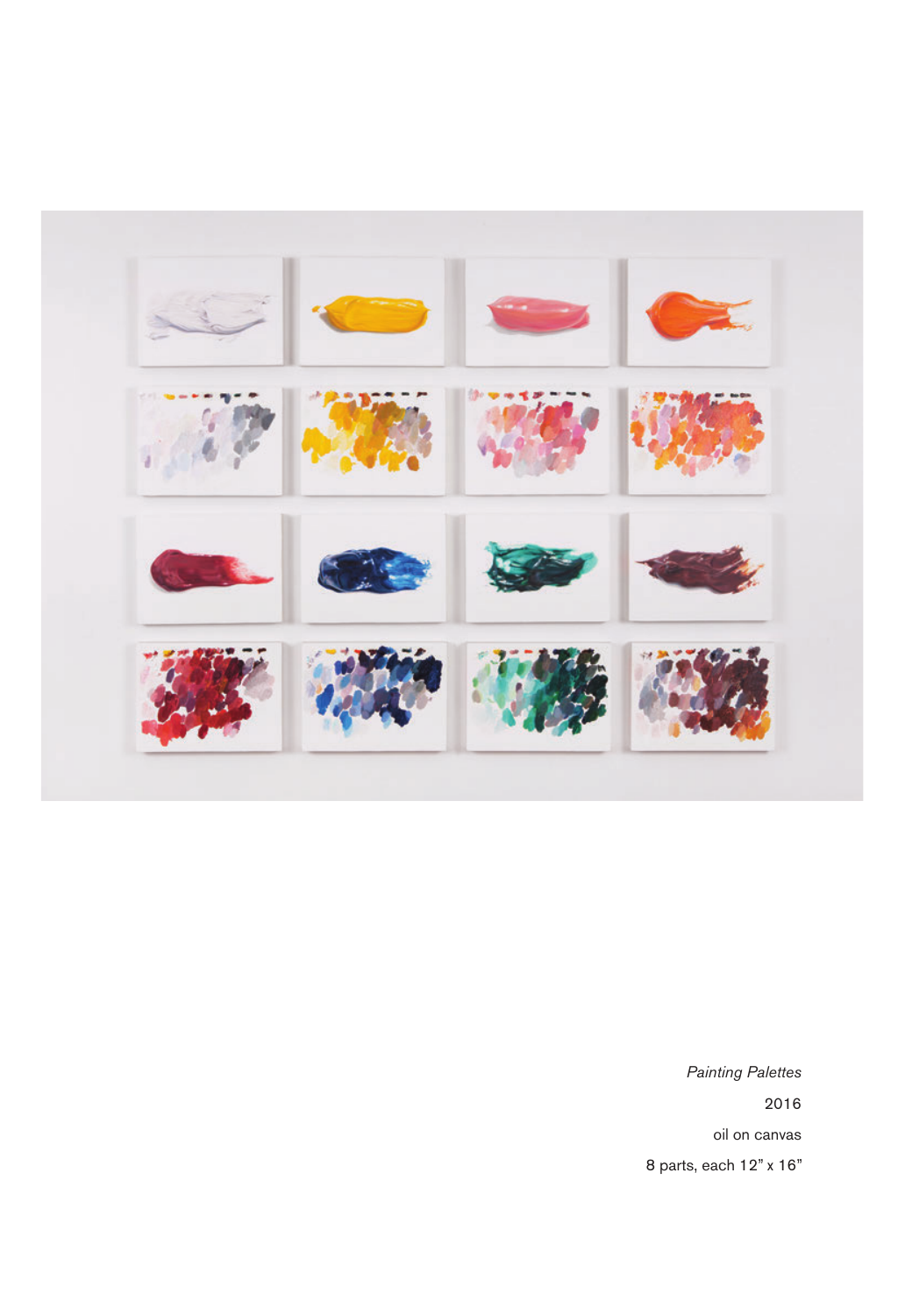## Taylor Baldwin

Taylor Baldwin's sculptures engage with different belief structures and forecasting methods, using each as a lens through which to evaluate the human condition. Materials in these works act as constellations or clouds of particulates that coalesce into a diagrammatic image. Broader questions about the pace of consumerism, effects of capitalism, and the precariousness of the natural ecosystems are underscored by the minutiae of the objects and processes used to depict them. In The haruspex, a massive wandering albatross seems to dangle, affixed by its beak and neck with tape, from a speaker. A ratchet strap encircles the body, with large black wings limp and gravity bound. Upon closer inspection, traffic cones, zip ties, garden hose, and plastic fruits reveal themselves as some of the many ingredients that make up the nearly extinct creature. Entrails point to the prevalence of petroleum-based materials in the Anthropocene, and humans' participation in their destruction. In each of Baldwin's pieces, titles and material lists provide a key to determine meaning, recognize the underlying research, and engage with the political and social power of art.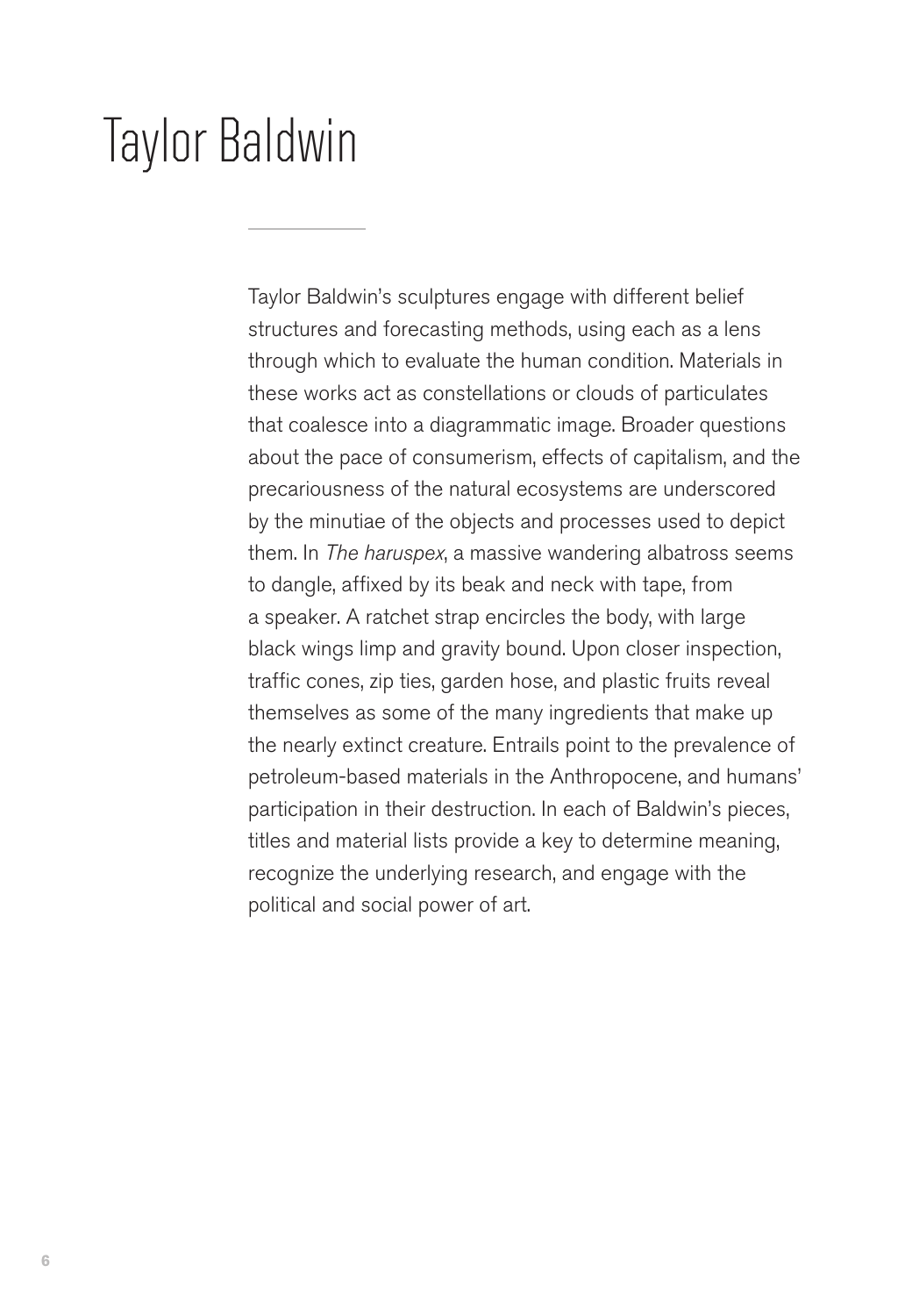

the haruspex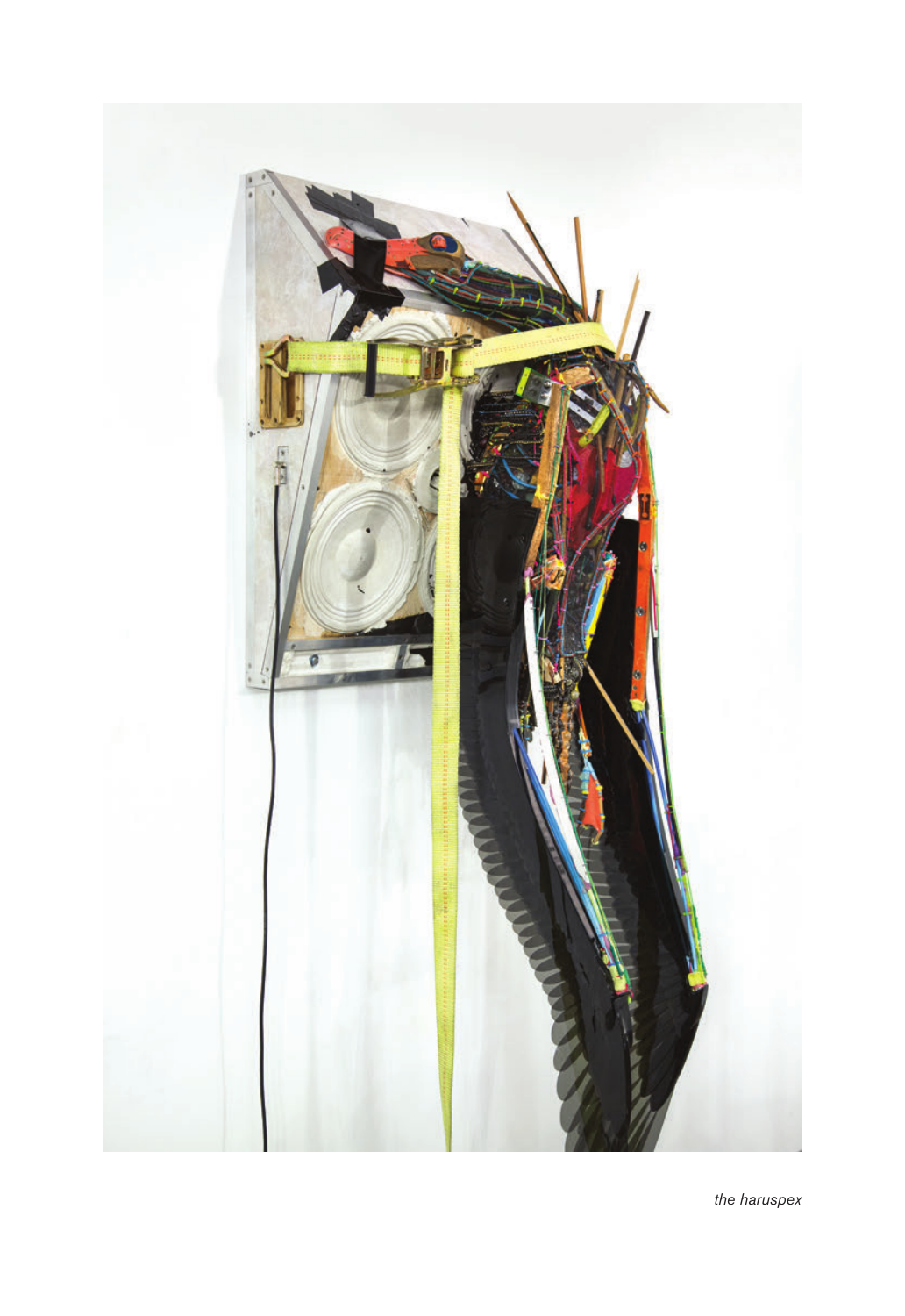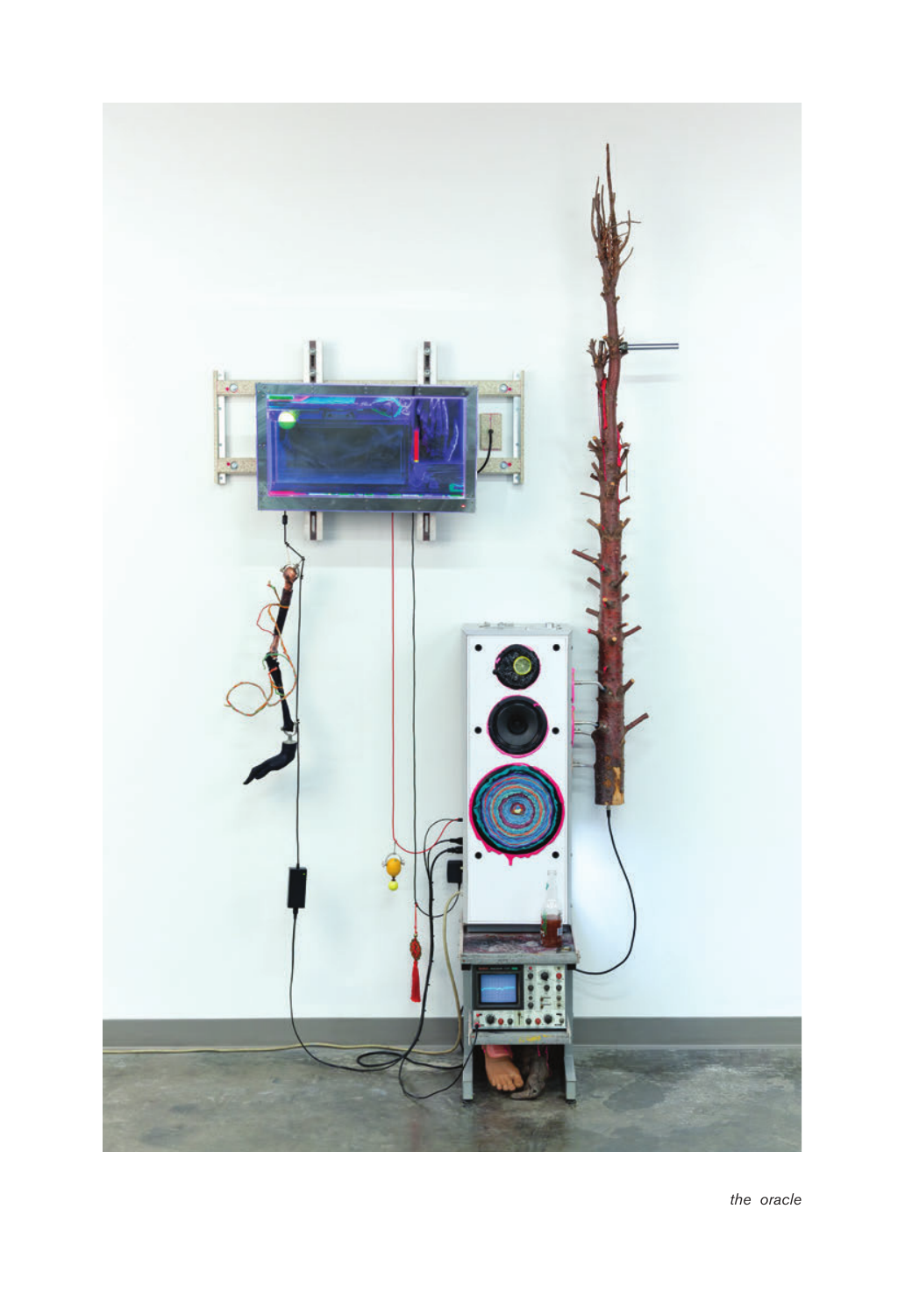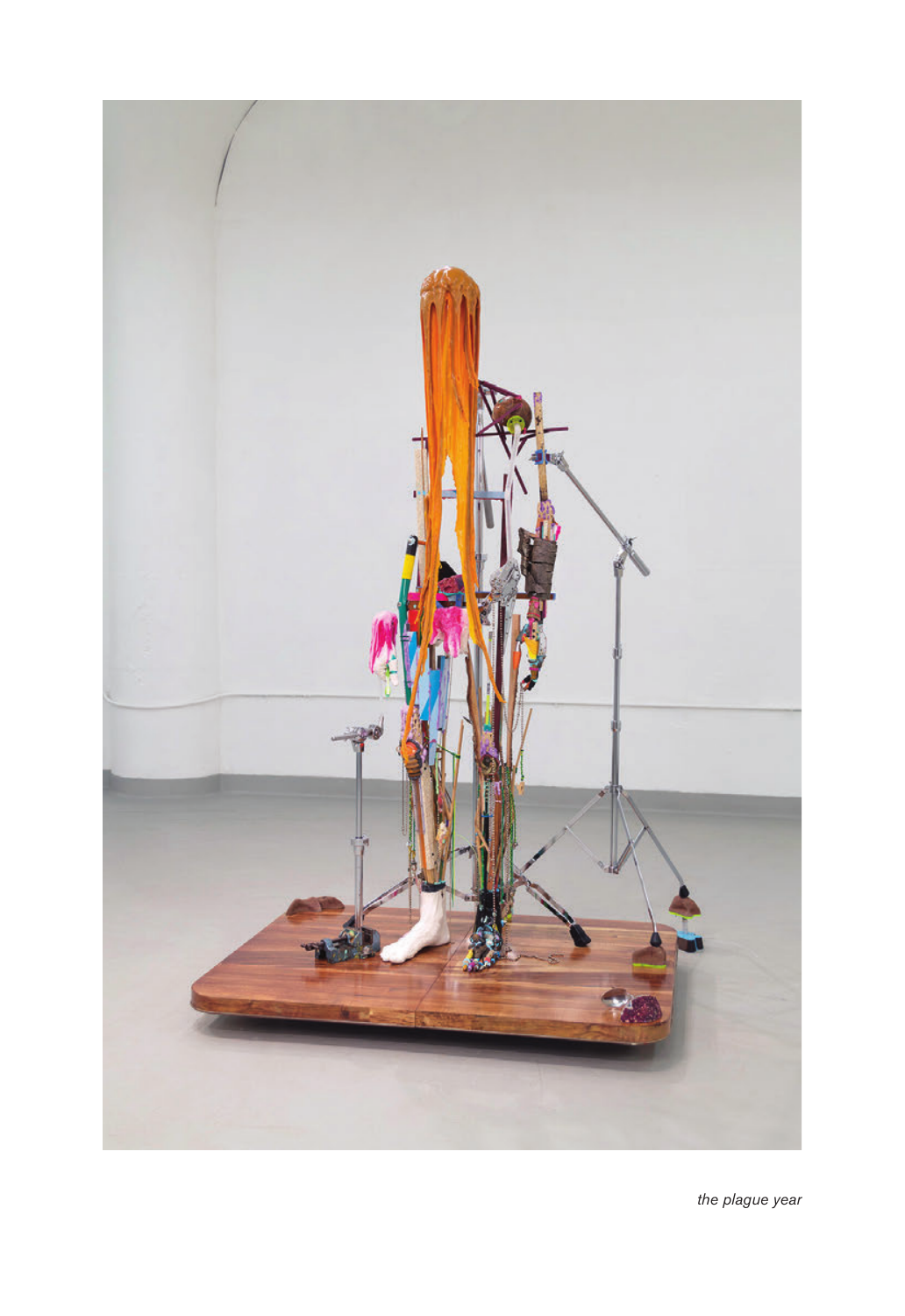#### PAGE 7

#### *the haruspex*

#### 2013-2017

stolen traffic cone, brass screws, maple, co2 cartridge from starbucks, drywall screws, magic sculpt, magic smooth, zip ties, garden hose, bicycle break cable, salvaged electrical wire, vinyl tubing, used weed trimming cable, masonry line, ribbed hose, acrylic tube, acrylic rod, acrylic sheet, epoxy resin, national grid barricade, driftwood, steel, aluminum, mop handle, broom handle, expandable urethane, ball chain, eye hook, plastic beads, fiberglass driveway markers, car antenna, stainless screws & nuts, branch, thrift store plastic bin, sculptamold, plywood, dowels, mixing sticks, antique flooring nail, enamel paint, retail display hooks, sea styrofoam, paracord, window screening, costume jewelry, pinecones, toothpicks, toothbrush, broken drumsticks, clock hands, cement, sheathing, security fasteners taken from nyc metro subway, ratchet strap, ¼ in. audio cable, ¼ in. audio jack, gaffer's tape, lab bolts, laminate, fake grapes, fake mango, fake bread, fake lemons, fake limes, fake cherries, limited edition 7-eleven metal slurpee™ straws.

96" x 32" x 24"

#### PAGE 8

*the oracle* 

#### $0016$

trunk from christmas tree found curbside in may, gold chain, expoy resin, colorant, machine axel, t-nut, washer, bnc-to-tree connector, coax cable, asphault, wood screws, aluminum, poplar, urethane adhesive, laminate, cabinet speaker found curbside in january, epoxy putty, speaker, plastic lemon and ice from guangzhou economic and technological development zone, clear urethane resin, 4-40 socket screws, 3 pennies in final moving yang line configuration, silver paint marker, audio component amplifier, audio adaptor cables, styrofoam, sculpy bust of oetzi the iceman, copper leaf, led element from bathroom fixture in condemned home, screw covers, 120v wall sockets, light switch from bathroom in condemned home, grounded power cable and cable clamp from scrapped pc hardware store register, furniture pads,

reconfigured graffiti-ed office desk left in studio from diy venue 'supertomb', corian trim from trident dumpster, reconditioned hitachi v-202f oscilloscope, lag bolts, rigid urethane foam, polystyrene display foot from shuttered show store in burlington vt, driftwood, bnc-to-rca adaptor, custom rca-to-1/8" audio cable, 'beats by dre' headphone cable from ex's last christmas gift, styrofoam lemon from hobby lobby, dresser knob from janelle's dresser, anatomical skeleton arm bracket, 'happu-store ancient i ching coins prosperity protection feng shui lucky charm' from eshylala store, 12v 5a dc power supply, 12v 3a power supply, zip ties, plastic skeletal arm traded with corey for as-yet-undelivered work, black flocking, mannequin hand, pipe cleaners found on street outside adult care facility in richmond va, copper foil from barb, vintage leather shoe laces from irish setter and red wing, plywood, c-channel, laminate stripped from register kiosk behind am/pm in memphis tn, urethane putty, coaxial wall plate, 12" coaxial cable, ¼-20 knobs, carriage bolts, cable-mounts, electronic components, arduino uno, raspberry pi 3, greatscott color organ pcb, 7" hdmi monitor w/ backpack, 12" hdmi cable, 1-way mirrored plexiglass, mirrored plexiglass, p95 acrylic, clear and colored acrylic scrap, brass screws from warehouse liquidation, drywall screws, stainless steel screws, double-sided tape, super-bright led, led strips, tin foil, time-series of charles minard's flow map of napolean's russian invasion and successive attempts to improve upon it sources from google images (1869-2015), drum stick broken in personal injury and later used as stirring stick for the period of 2-years, 36-second video loop of planed wood grain, "i ching" by john blofeld, "i ching" by sam reifler, "the i ching, or, book of changes" by richard wilhelm and cary f. baynes, "the complete i ching" by taoist master alfred huang, "i ching" by james legge, "the i ching: the book of answers" by wu wei, "i ching" by kerson and rosemary huang, "the i ching or book of changes: a guide to life's turning points" by brian browne walker, "the taoist i ching" by thomas cleary, "the classic of changes: a new translation of the i ching" by richard john lynn, "the taoist i ching" by lui i-ming, "i ching: the essential translation of the ancient chinese oracle and book of wisdom" by john minford.

particle board from curbside furniture, kombucha bottle from superstitiously saved since 2014,

96" x 36" x 36"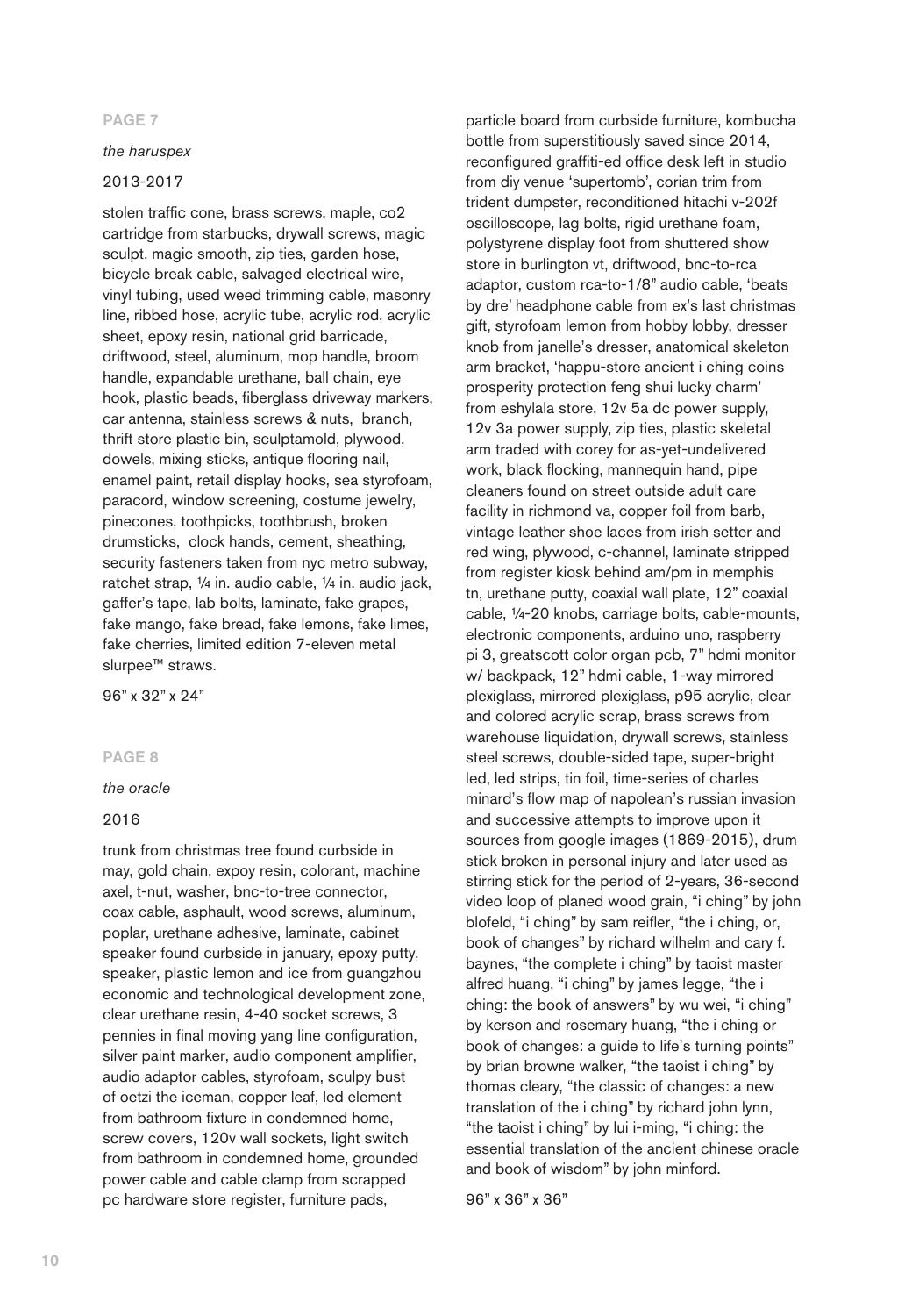#### PAGE 9

*the plague year* 

#### 2014

wood glue, prehistoric whale ear bone, cymbal stands, coconut shell, epoxy resin, magic sculpt, walnut, climbing handhold, purple heart, yoga mat, salvaged gas pipe, cholla skeleton, driftwood, corian, candle, acrylic, heart pine, steel, plexiglass, urethane, traffic cone, axe handle, drum stick, peace pipe, plywood, garden hose, screws, aluminum, makeup applicator, lead, screwdriver, zip ties, limited edition slurpee straw, driftwood, plaster, banister cap, tradeshow display, geodes, hdpe, vinyl tile, mop handle, offcut from dan's sculpture, rainbow strap, ball chain, masonry line, fiberglass driveway markers, enamel, trophy eagle, resin mixing sticks, maple, birch, ash, 1972 kennedy silver dollar, broom handle, melted solo cup, pipe cleaners, rosewood, door stop, beads, rocks, copper slag, skeleton toe, pen nib, thread spool, coat hanger, co2 cartridge, table top, drill vice, bent spoon, mel's toothbrush left in bathroom after breaking up.

67" x 48" x 48"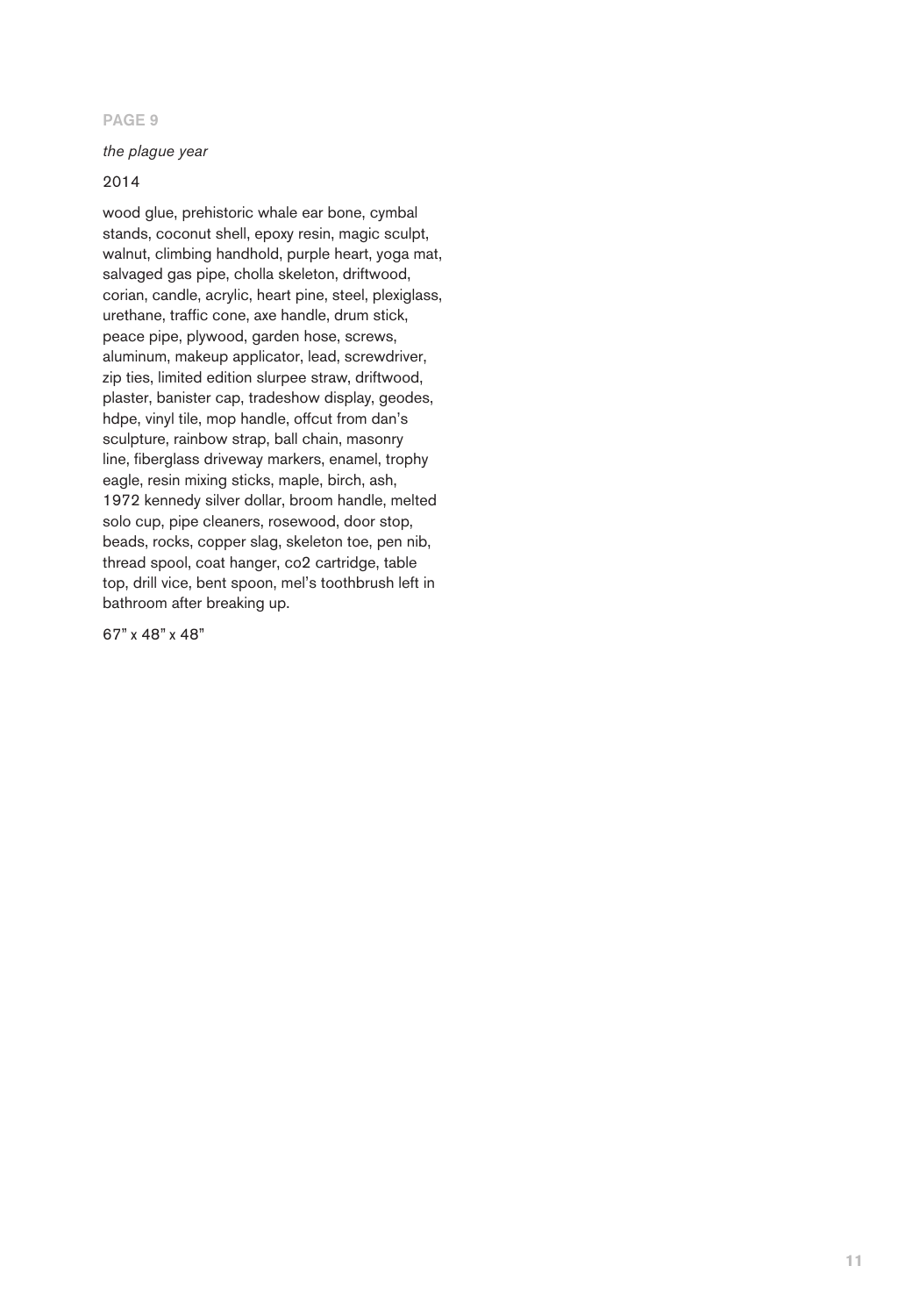A Periodic Table asks its audience to be participatory, rather than passive, in the viewing experience. The work is generous in its offerings but encourages careful observation and discovery. Together, Backman and Baldwin's works demonstrate both impeccable artisanship and a dedication to their art practice as a platform for research and inquiry.

> — Alex Ebstein director of exhibitions & curator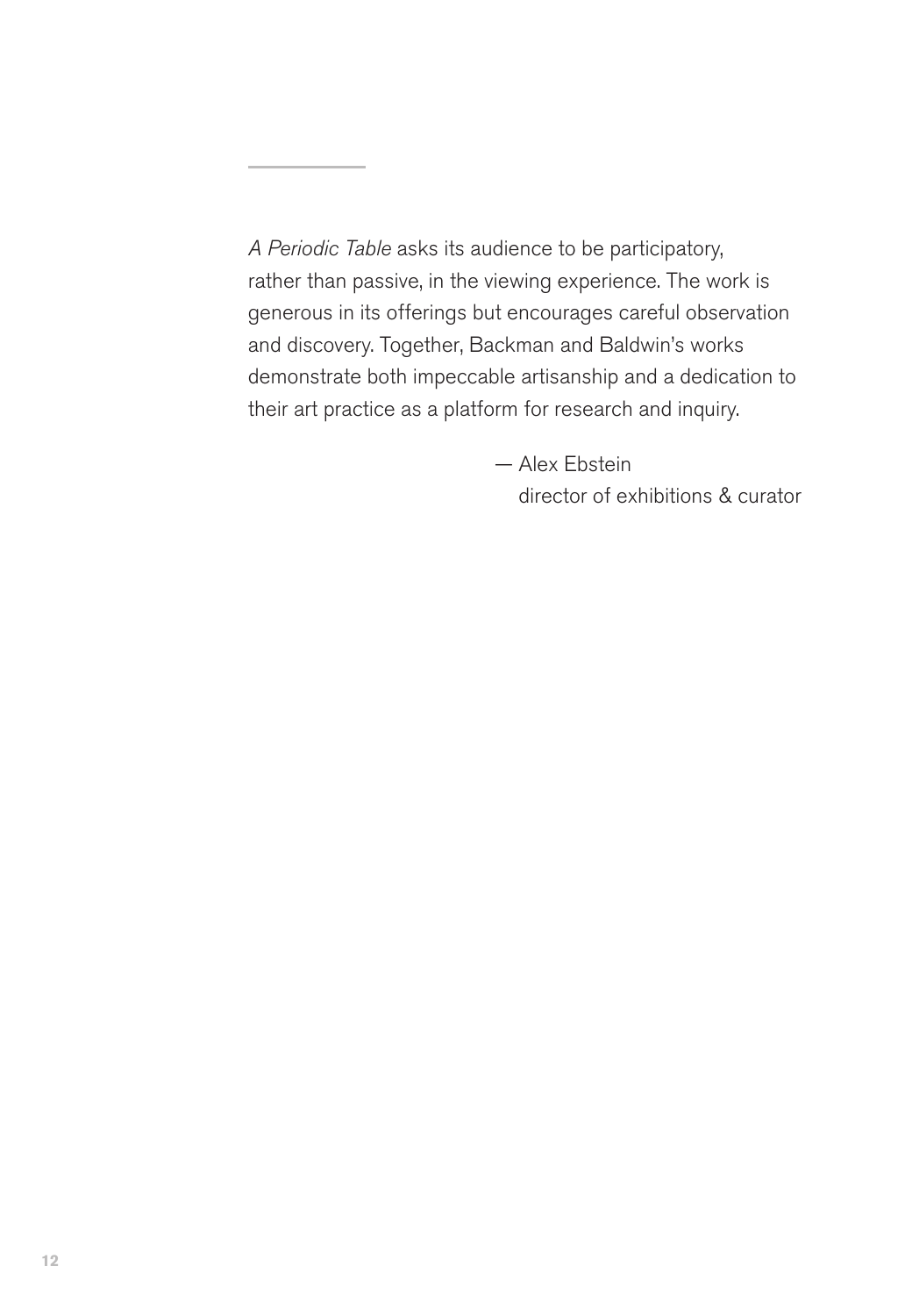## A Periodic Table

Conor Backman and Taylor Baldwin

### September 3 – October 13

Artists' reception: Monday, September 9, 6-9 p.m.

### THE SILBER GALLERY

Sanford J. Ungar Athenaeum

### DIRECTIONS

### GALLERY HOURS

Baltimore Beltway, I-695, to exit 27A. Make first left onto campus.

11 a.m. to 4 p.m. Tuesday – Sunday 410-337-6477

The exhibit is free and open to the public.

The Silber Gallery program is funded with the assistance of grants from the Maryland State Arts Council, an agency funded by the state of Maryland and the National Endowment for the Arts, and the Baltimore County Commission on the Arts and Sciences.

GOUCHER.EDU/SILBER